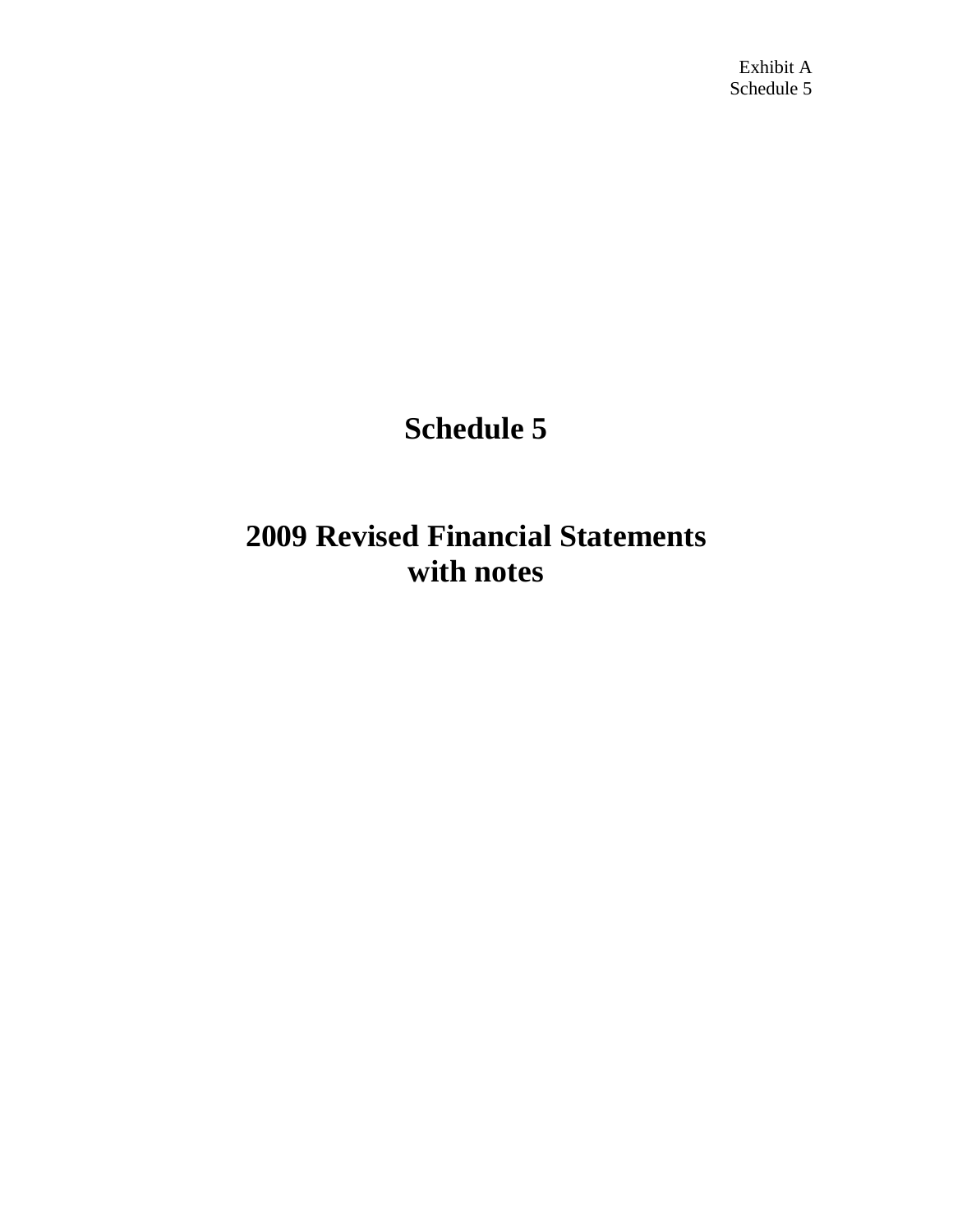#### **Notice to Reader: Subject to approval by the New Brunswick Energy and Utilities Board**

(in thousands of dollars)

| <b>Assets</b>                                                                                                                         | 2009          | 2008          |
|---------------------------------------------------------------------------------------------------------------------------------------|---------------|---------------|
| <b>Regulated Assets</b>                                                                                                               |               |               |
| Property, Plant and Equipment (Note 1)<br>Gas Distributor Plant in Service - Net (includes AFUDC capitalized during 2009 of \$33.7 \$ | 147,751       | \$<br>136,230 |
| <b>Contruction Work In Progress - Gas Distributor Plant</b>                                                                           | 1,382         | 1,613         |
| <b>Total Property, Plant &amp; Equipment</b>                                                                                          | 149,133       | 137,843       |
| <b>Deferred Charges</b><br>Deferred Development Costs - Net (Note 2)                                                                  | 1,151         | 1,583         |
| Development O&M Capitalized Costs - Net (Note 3)                                                                                      | 88,771        | 79,316        |
| <b>Regulatory Deferral</b>                                                                                                            | 155,895       | 132,878       |
| <b>Total Deferred Charges</b>                                                                                                         | 245,817       | 213,777       |
| <b>Short Term Investments</b>                                                                                                         | 2,955         | 3,048         |
| <b>Total Regulated Assets</b>                                                                                                         | 397,905       | 354,668       |
| <b>Other Regulated Assets</b>                                                                                                         | 16,483        | 20,511        |
| <b>Total Assets</b>                                                                                                                   | \$<br>414,388 | \$<br>375,179 |
| <b>Liabilities and Partner's Equity</b>                                                                                               |               |               |
| <b>Partner's Equity</b>                                                                                                               | \$<br>186,656 | \$<br>185,367 |
| Long-term Advances from Associates and Affiliates (Note 4)                                                                            | 212,650       | 166,650       |
| <b>Other Regulated Liabilities</b>                                                                                                    | 15,082        | 23,162        |
| <b>Total Liabilities and Equity</b>                                                                                                   | \$<br>414,388 | \$<br>375,179 |
|                                                                                                                                       |               |               |

**Rate Base for Regulatory Purposes –** Note 10 **Capital Structure for Regulatory Purposes** – Note 11 **Financial Statement Effects of Rate Regulation -** Note 13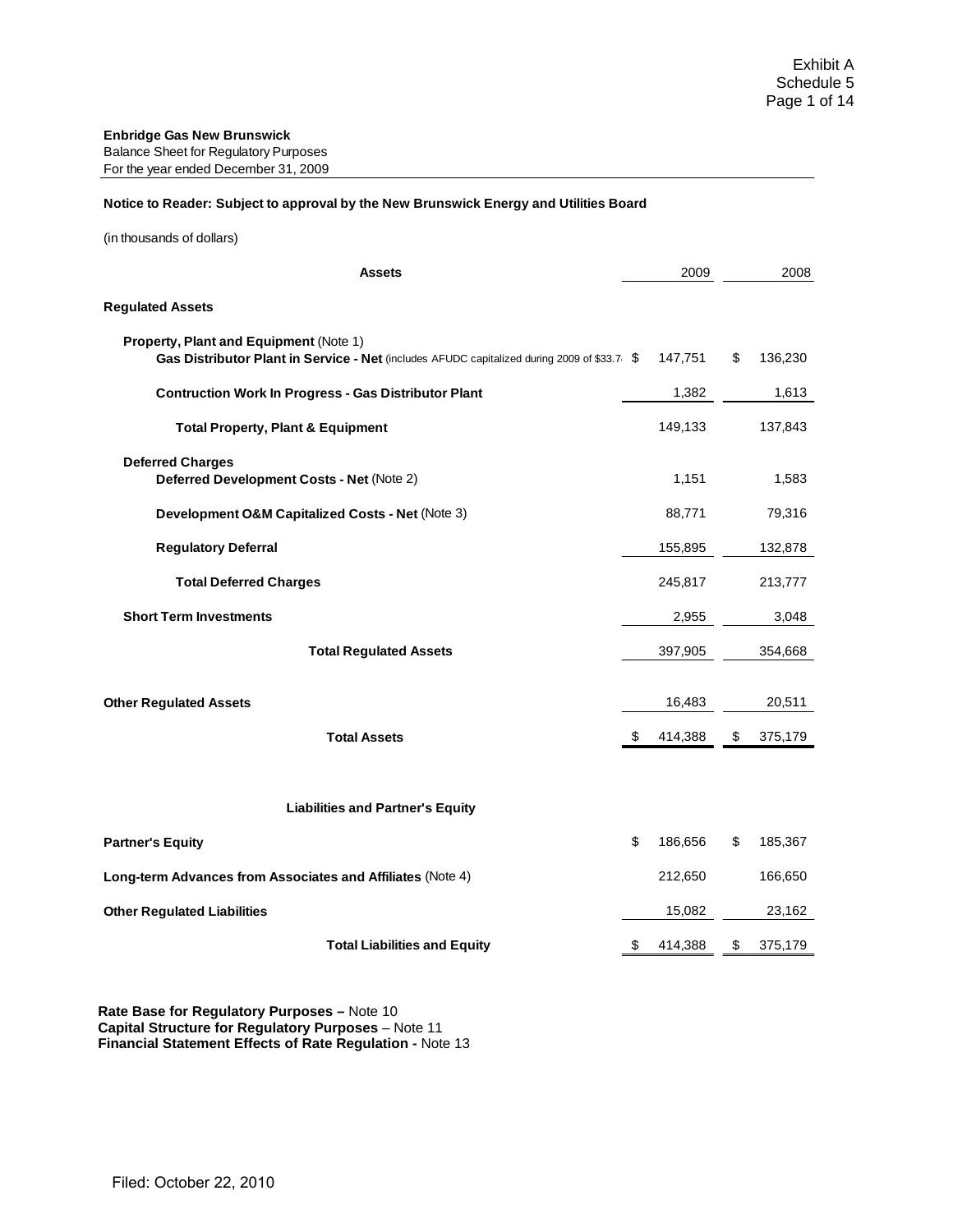#### **Notice to Reader: Subject to approval by the New Brunswick Energy and Utilities Board**

(in thousands of dollars)

|                                                                                | 2009         | 2008         |
|--------------------------------------------------------------------------------|--------------|--------------|
| Revenue                                                                        |              |              |
| <b>Operating Revenue (Note 5)</b>                                              |              |              |
| Gas distribution                                                               | \$<br>26,162 | \$<br>27,883 |
| Miscellaneous                                                                  | 281          | 391          |
| Income from Investments                                                        | 44           | 119          |
| <b>Allowance for Funds Used During Construction</b>                            | 34           | 29           |
|                                                                                | 26,521       | 28,422       |
| <b>Installation Services</b>                                                   |              |              |
| Revenue                                                                        | 7,664        | 13,117       |
| Cost of goods sold                                                             | (6,221)      | (11, 486)    |
|                                                                                | 1,443        | 1,631        |
| <b>Total Revenue</b>                                                           | 27,964       | 30,053       |
| <b>Expenses</b>                                                                |              |              |
| <b>Operating Expenses</b>                                                      |              |              |
| Operating and maintenance expenses (Note 6)                                    | 5,054        | 4,028        |
| Deemed capital taxes (Note 7)                                                  |              | 344          |
| Bad debt expense                                                               | 311          | 679          |
| Amortization of Property, Plant and Equipment                                  | 5,042        | 4,992        |
| <b>Municipal and Other Taxes</b>                                               | 1,053        | 960          |
| Interest on Amounts Due to Associates & Affiliates and Other Interest (Note 8) | 12,367       | 10,681       |
| <b>Amortization of Deferred Development Costs</b>                              | 2,904        | 2,133        |
| <b>Total Expenses</b>                                                          | 26,731       | 23,817       |
| Income before Extraordinary Items, Regulatory Deferral and Return on Rate Base | 1,233        | 6,236        |
| <b>Regulatory Deferral</b>                                                     | 23,158       | 14,969       |
| <b>Regulated Return on Equity (Note 9)</b>                                     | \$<br>24,391 | \$<br>21,205 |

 **Details of Affiliate Transactions** – Note 12  **Financial Statement Effects of Rate Regulation -** Note 13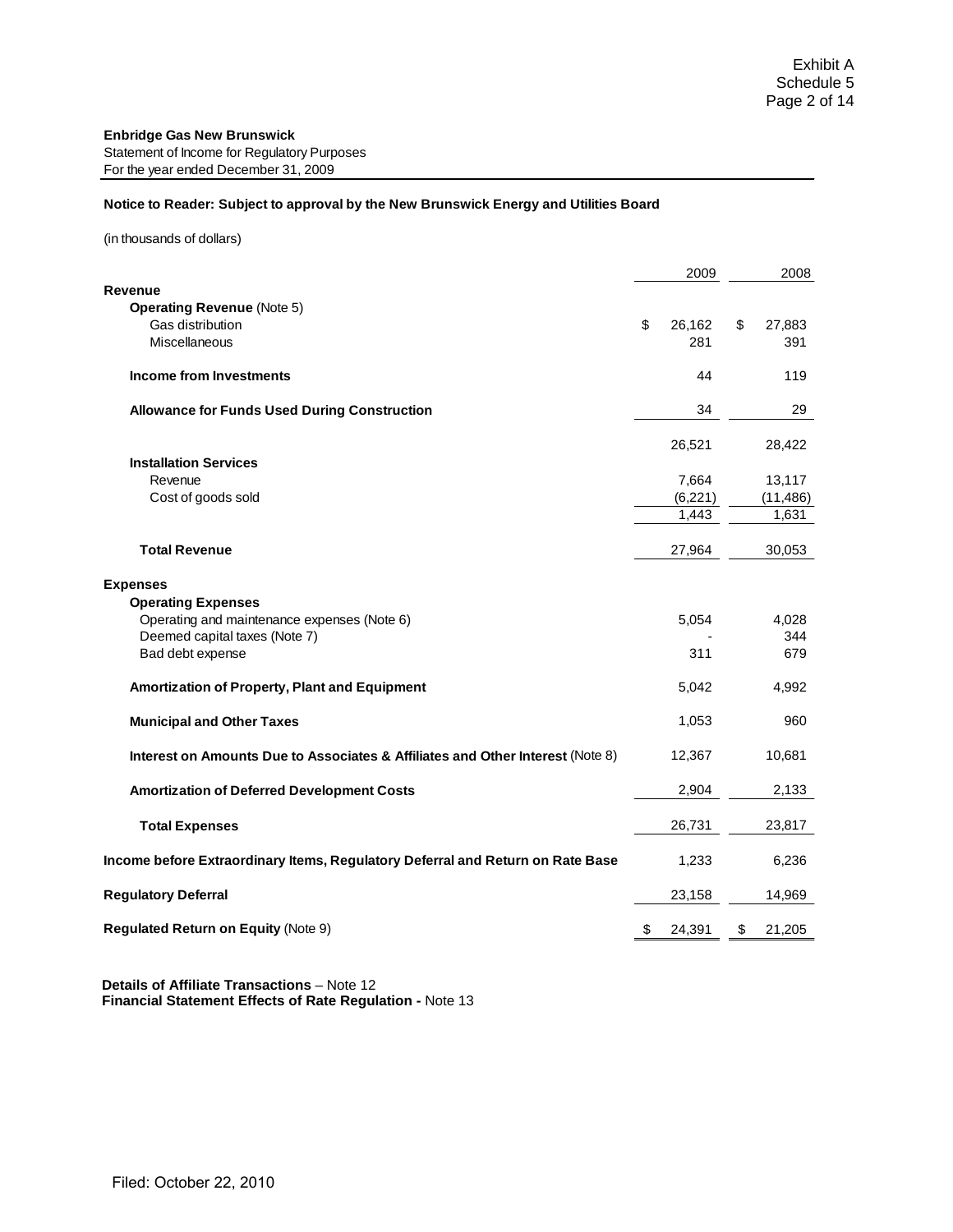Notes to Regulatory Financial Statements Schedule 5 For the year ended December 31, 2009 Page 3 of 14

# (in thousands of dollars)

## Note 1 **Property, Plant & Equipment**

|                                   |               |                    | 2009            | 2008               |                           |
|-----------------------------------|---------------|--------------------|-----------------|--------------------|---------------------------|
|                                   |               | <b>Accumulated</b> | <b>Net Book</b> | <b>Net Book</b>    | <b>Rates of</b>           |
|                                   | Cost          | Amortization       | Value           |                    | <b>Value Amortization</b> |
| Property, plant & equipment       |               |                    |                 |                    |                           |
| General plant                     |               |                    |                 |                    |                           |
| Computer hardware & software      | \$<br>3,351   | \$<br>(2, 548)     | \$<br>803       | \$<br>938          | 28.80%                    |
| Tools and work equipment          | 684           | (181)              | 503             | 500                | 5.30%                     |
| Office furniture and equipment    | 460           | (120)              | 340             | 359                | 4.40%                     |
| Transportation                    | 783           | (73)               | 710             | 282                | 11.80%                    |
| Communications                    | 8             | (8)                |                 | 1                  | 28.80%                    |
| Leasehold improvements            | 613           | (204)              | 409             | 350                | 1                         |
| Subtotal                          | 5,899         | (3, 134)           | 2,765           | $\overline{2},430$ |                           |
| Distribution plant                |               |                    |                 |                    |                           |
| Land                              | 375           |                    | 375             | 375                |                           |
| Rights of way and easements       | 156           |                    | 156             | 121                |                           |
| <b>Distribution mains</b>         | 97,399        | (11, 444)          | 85,955          | 80,037             | 2.43%                     |
| <b>Street services</b>            | 41,227        | (5, 793)           | 35,434          | 32,456             | 3.83%                     |
| Meters and regulators             | 14,098        | (2, 332)           | 11,766          | 11,086             | 3.83%                     |
| <b>Stations</b>                   | 13,291        | (1, 991)           | 11,300          | 9,725              | 4.40%                     |
| Subtotal                          | 166,546       | (21, 560)          | 144,986         | 133,800            |                           |
| Total plant in service            | 172,445       | (24, 694)          | 147,751         | 136,230            |                           |
| Construction work in progress     | 1,382         |                    | 1,382           | 1,613              |                           |
| Total property, plant & equipment | \$<br>173,827 | \$<br>(24, 694)    | \$<br>149,133   | \$<br>137,843      |                           |

**1 - Amortized over the term of the related leases.**

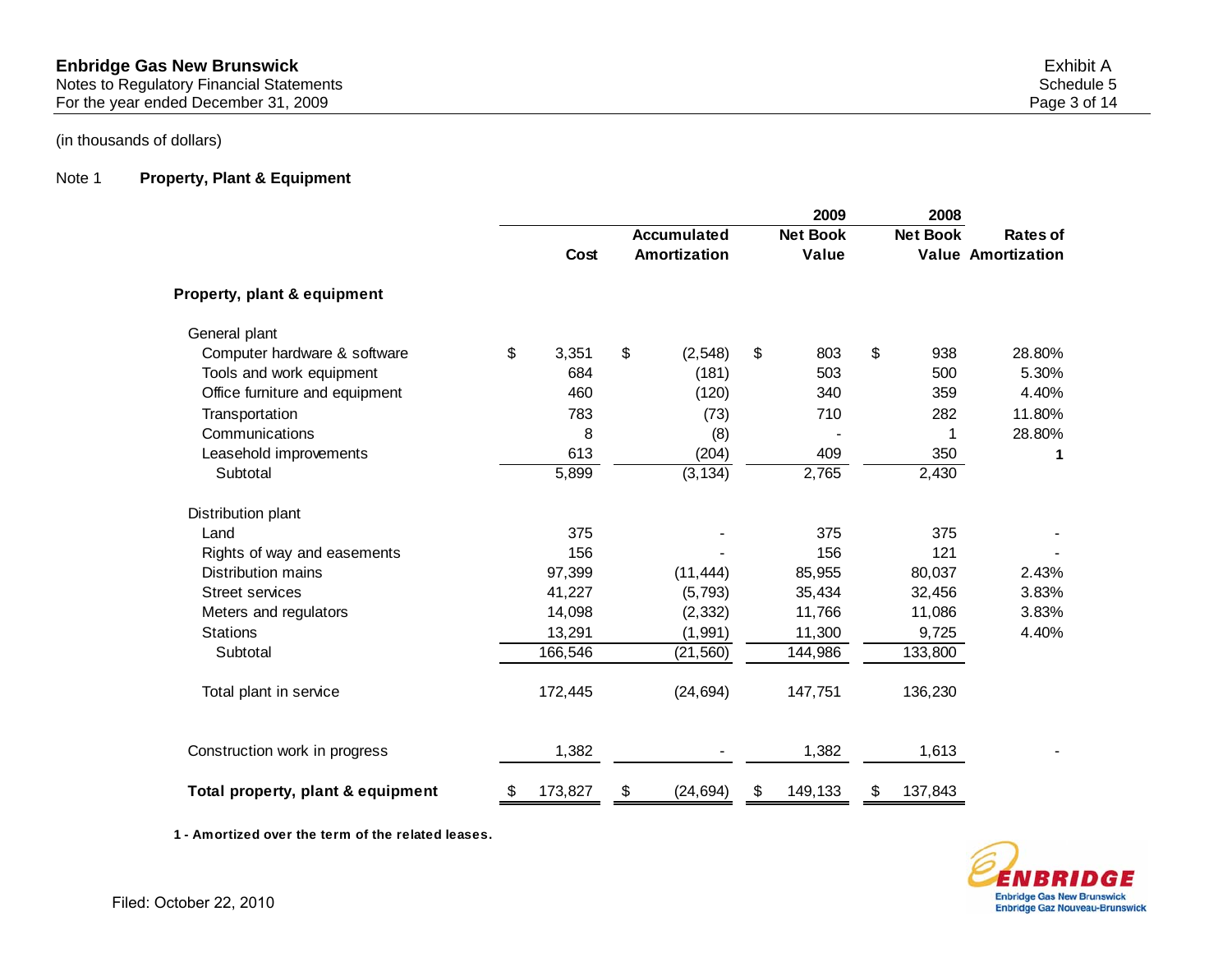# Note 2 **Deferred Development Costs - Net**

|                                          |                     |   |                             |    | 2009                     |   | 2008            |                                       |
|------------------------------------------|---------------------|---|-----------------------------|----|--------------------------|---|-----------------|---------------------------------------|
|                                          | Cost                |   | Accumulated<br>Amortization |    | <b>Net Book</b><br>Value |   | <b>Net Book</b> | Rates of<br><b>Value Amortization</b> |
| Franchise fee<br>Deferred carrying costs | \$<br>.500<br>1.784 | S | (775)<br>(1,358)            | \$ | 725<br>426               | S | 800<br>783      | 5.00%<br>20.00%                       |
| Total deferred development costs, net    | 3.284               | S | (2, 133)                    | S  | 1,151                    |   | 1,583           |                                       |

## Note 3 **Development O&M Capitalized Costs – Net**

|                                                 |        |                             |     | 2009                     |                 | 2008   |                                       |
|-------------------------------------------------|--------|-----------------------------|-----|--------------------------|-----------------|--------|---------------------------------------|
|                                                 | Cost   | Accumulated<br>Amortization |     | <b>Net Book</b><br>Value | <b>Net Book</b> |        | Rates of<br><b>Value Amortization</b> |
| Development O&M capitalized costs               | 95.855 | (7.084)                     | \$. | 88.771                   |                 | 79.316 | 2.43%                                 |
| Total development O&M capitalized costs, net \$ | 95.855 | (7.084)                     | -S  | 88.771                   |                 | 79.316 |                                       |

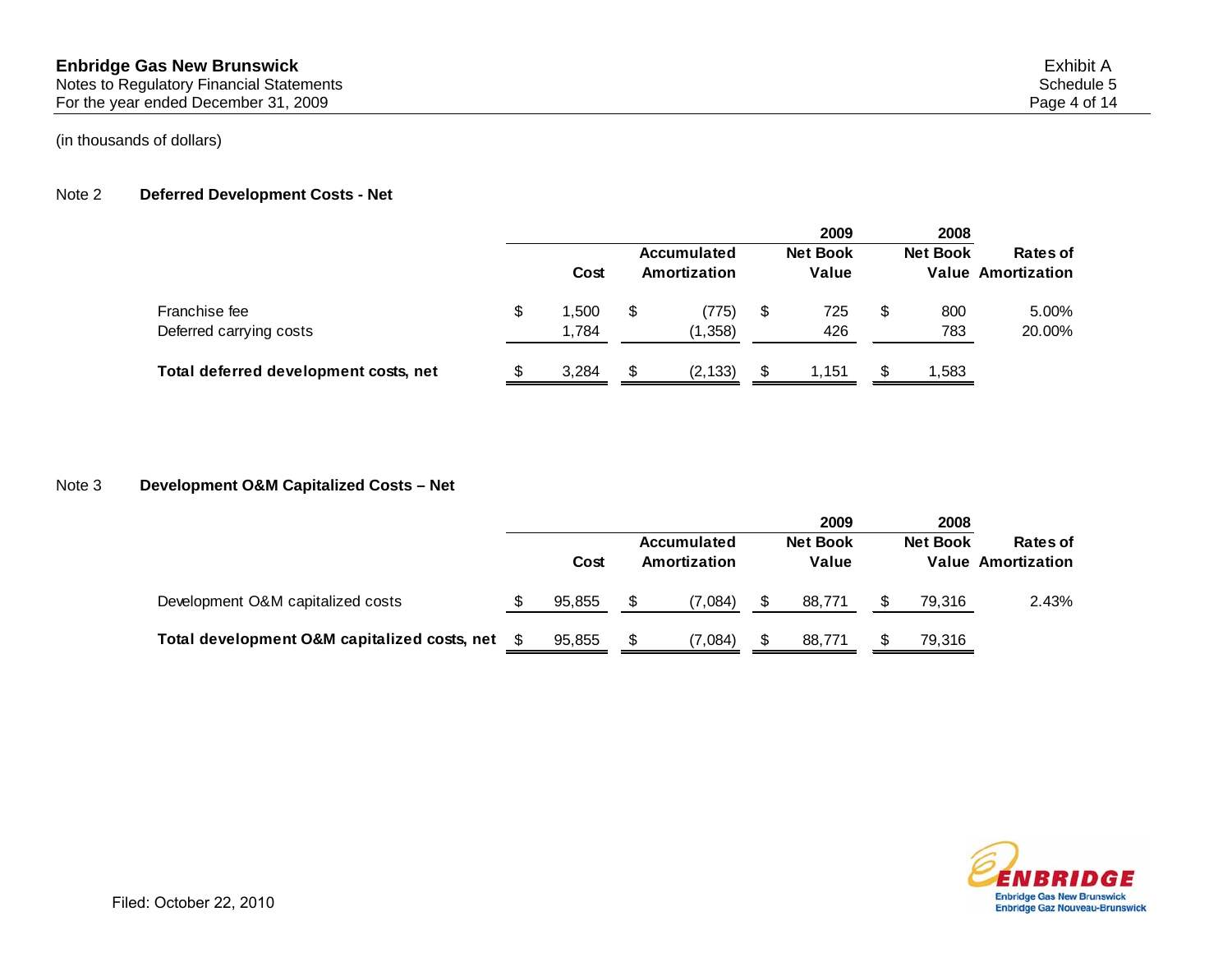#### Note 4 **Long-term Advances from Associates and Affiliates**

|                                |                   |                      |         |               | 2009                |           |                          |                          | 2008                |           |
|--------------------------------|-------------------|----------------------|---------|---------------|---------------------|-----------|--------------------------|--------------------------|---------------------|-----------|
|                                |                   |                      |         |               | <b>Cost of Debt</b> |           |                          |                          | <b>Cost of Debt</b> |           |
|                                | <b>Issue Date</b> | <b>Maturity Date</b> | Amount  | Enbridge Inc. | <b>EGNB</b>         | Regulated | Amount                   | Enbridge Inc.            | <b>EGNB</b>         | Regulated |
| <b>Promissory Note</b>         | 6-Feb-01          | 6-Feb-11             | 6,150   | 6.33%         | 7.95%               | 7.33%     | 6,150                    | 6.33%                    | 7.95%               | 7.33%     |
| <b>Promissory Note</b>         | 28-Jun-02         | 29-Jun-12            | 6,000   | 6.08%         | 7.89%               | 7.08%     | 6,000                    | 6.08%                    | 7.89%               | 7.08%     |
| <b>Promissory Note</b>         | 23-Dec-02         | 24-Dec-12            | 7,500   | 6.50%         | 7.41%               | 7.50%     | 7,500                    | 6.50%                    | 7.41%               | 7.50%     |
| <b>Promissory Note</b>         | 26-Jun-03         | 27-Jun-13            | 13,000  | 5.62%         | 6.96%               | 6.62%     | 13,000                   | 5.62%                    | 6.96%               | 6.62%     |
| Promissory Note                | 30-Dec-03         | 30-Dec-13            | 14,000  | 5.34%         | 7.14%               | 6.34%     | 14,000                   | 5.34%                    | 7.14%               | 6.34%     |
| <b>Promissory Note</b>         | 23-Mar-04         | 24-Mar-14            | 14,000  | 5.33%         | 6.69%               | 6.33%     | 14,000                   | 5.33%                    | 6.69%               | 6.33%     |
| <b>Promissory Note</b>         | 30-Nov-04         | 28-Nov-14            | 21,000  | 5.69%         | 6.95%               | 6.69%     | 21,000                   | 5.69%                    | 6.95%               | 6.69%     |
| <b>Promissory Note</b>         | 30-Mar-05         | 30-Mar-15            | 6,000   | 5.04%         | 6.93%               | 6.04%     | 6,000                    | 5.04%                    | 6.93%               | 6.04%     |
| Promissory Note                | 28-Dec-05         | 28-Dec-15            | 14,000  | 4.59%         | 6.53%               | 5.59%     | 14,000                   | 4.59%                    | 6.53%               | 5.59%     |
| <b>Promissory Note</b>         | 19-Dec-06         | 19-Dec-16            | 21,000  | 4.82%         | 6.52%               | 5.82%     | 21,000                   | 4.82%                    | 6.52%               | 5.82%     |
| <b>Promissory Note</b>         | 20-Dec-07         | 20-Dec-17            | 29,000  | 5.54%         | 5.85%               | 6.54%     | 29,000                   | 5.54%                    | 5.85%               | 6.54%     |
| Promissory Note                | 19-Dec-08         | 19-Dec-13            | 15,000  | 6.85%         | 7.85%               | 7.85%     | 15,000                   | 6.85%                    | 7.85%               | 7.85%     |
| <b>Promissory Note</b>         | 25-Jun-09         | 25-Jun-14            | 25,000  | 4.37%         | 5.37%               | 5.37%     | $\overline{\phantom{a}}$ | $\overline{\phantom{a}}$ |                     |           |
| <b>Promissory Note</b>         | 9-Dec-09          | 9-Dec-19             | 21,000  | 4.63%         | 5.63%               | 5.63%     |                          | $\overline{\phantom{a}}$ |                     |           |
| Total long-term advances       |                   |                      |         |               |                     |           |                          |                          |                     |           |
| from associates and affiliates |                   |                      | 212,650 | 5.47%         | 6.74%               | 6.47%     | 166,650                  | 5.42%                    | 6.74%               | 6.42%     |

The cost of debt of EGNB is limited to the actual borrowing rate of Enbridge Inc. plus 1%.

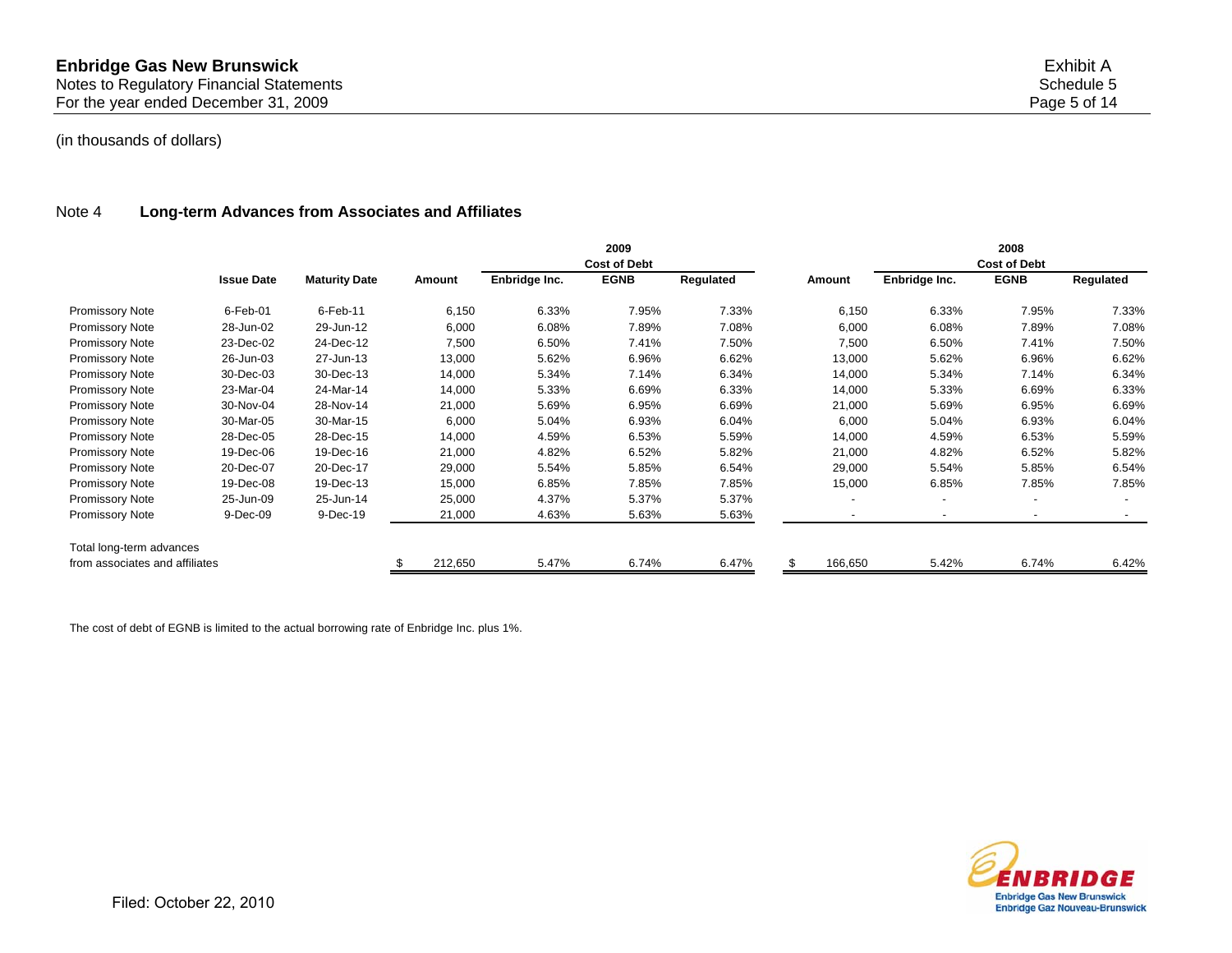## Note 5 **Operating Revenue**

#### a**. Gas Distribution**

|                                           |             | 2009                     |                                     |             | 2008  |                                    |
|-------------------------------------------|-------------|--------------------------|-------------------------------------|-------------|-------|------------------------------------|
|                                           | Revenue     |                          | <b>Customers Throughput</b><br>TJsl | Revenue     |       | <b>Customers Throughput</b><br>TJs |
| Small general service (SGS)               | \$<br>6.982 | 8.404                    | 793                                 | \$<br>6,707 | 7.772 | 719                                |
| General service (GS)                      | 7.559       | 1.507                    | 1,063                               | 7,555       | 1,348 | 866                                |
| Contract general service (CGS)            | 6,501       | 246                      | 1,011                               | 7,698       | 246   | 976                                |
| Contract large general service (CLGS-LFO) | 4,680       | 24                       | 1,367                               | 5.368       | 22    | 824,⊧                              |
| Contract large general service (CLGS-HFO) | 418         | 9                        | 974                                 | 399         |       | 924                                |
| Contract large volume off peak (CLVOPS)   |             | $\overline{\phantom{a}}$ |                                     | 44          |       | 5                                  |
| Off peak service                          | 22          | 14                       | 3                                   | 112         | 17    | 28                                 |
| Total                                     | 26,162      | 10,204                   | 5,211                               | 27,883      | 9,413 | 5,042                              |

1 Terajoule (TJ) = 1,000 Gigajoules (GJ)

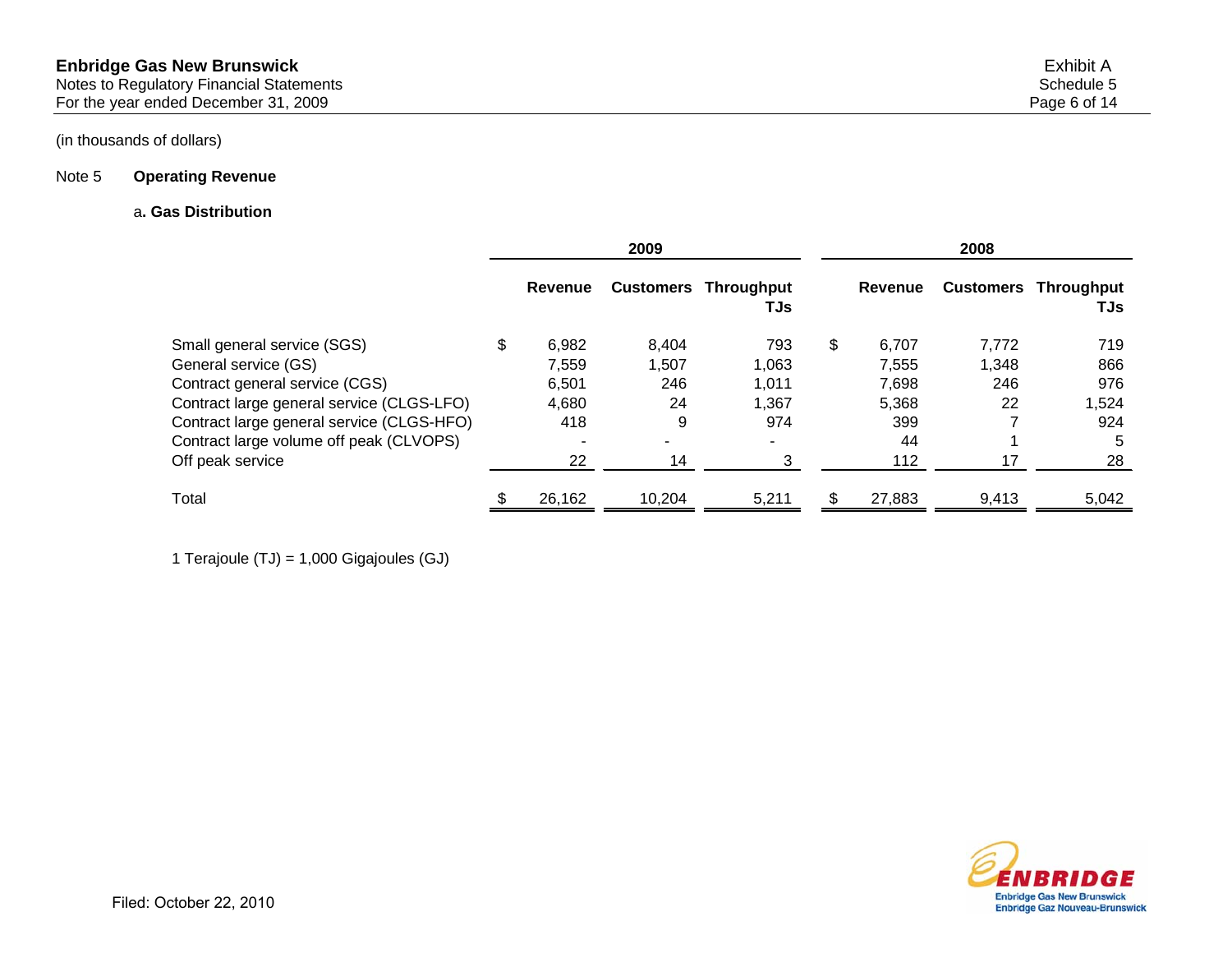# Note 5 **Operating Revenue (continued)**

### **b. Miscellaneous**

|                                                             |   | 2009       |     | 2008       |
|-------------------------------------------------------------|---|------------|-----|------------|
| Agent billing and collection<br>Other miscellaneous revenue | S | 125<br>156 | \$. | 105<br>286 |
| <b>Total miscellaneous</b>                                  |   | 281        |     | 391        |

### **Details of Agent Billing and Collection Revenues**

(in dollars)

|                                            |   | 2009    |   | 2008    |
|--------------------------------------------|---|---------|---|---------|
| Agent billing and collection               |   |         |   |         |
| Small general service (SGS)                | S | 96,602  | S | 81,648  |
| General service (GS)                       |   | 18,902  |   | 14,497  |
| Contract general service (CGS)             |   | 8,213   |   | 7,141   |
| Agent billing                              |   |         |   |         |
| Contract large general service (CLGS-LFO)  |   | 306     |   | 572     |
| Contract large general service (CLGS-HFO)  |   | 396     |   | 277     |
| Contract large volume service (CLVOPS)     |   |         |   | 45      |
| Off peak service (OPS)                     |   | 917     |   | 1,020   |
|                                            |   |         |   |         |
| Total agent billing and collection revenue |   | 125,336 |   | 105,200 |

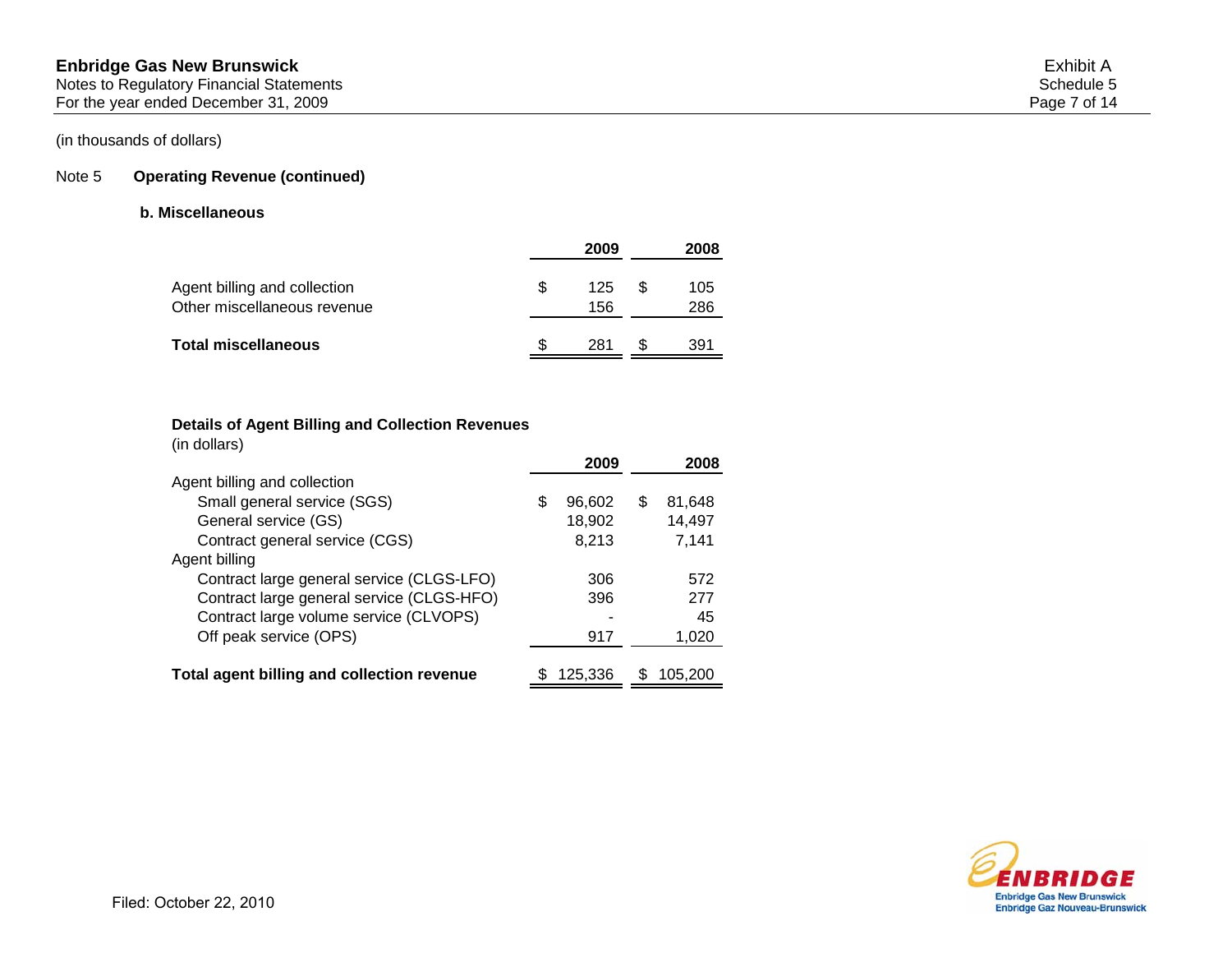Notes to Regulatory Financial Statements Schedule 5 For the year ended December 31, 2009 Page 8 of 14

(in thousands of dollars)

# Note 6 **Operating and Maintenance Expenses**

|                                           | 2009        | 2008        |
|-------------------------------------------|-------------|-------------|
| Corporate management                      | \$<br>1,254 | \$<br>1,177 |
| Corporate administration                  | 1,499       | 876         |
| Financial reporting                       | 774         | 602         |
| Information technology                    | 943         | 886         |
| Regulatory & upstream                     | 1,372       | 852         |
| Sales & marketing                         | 6,872       | 17,528      |
| Distribution & maintanance                | 5,821       | 6,201       |
| Customer care                             | 1,342       | 983         |
| Human resources                           | 2,179       | 1,813       |
| Gas transportation and related activities | 1,141       | 1,288       |
| Total                                     | 23,197      | 32,206      |
| Capitalized to:                           |             |             |
| Property, plant & equipment               | 6,322       | 6,593       |
| Development O&M capitalized costs         | 11,821      | 21,585      |
| <b>Total capitalized</b>                  | 18,143      | 28,178      |
| Total                                     | \$<br>5,054 | \$<br>4,028 |

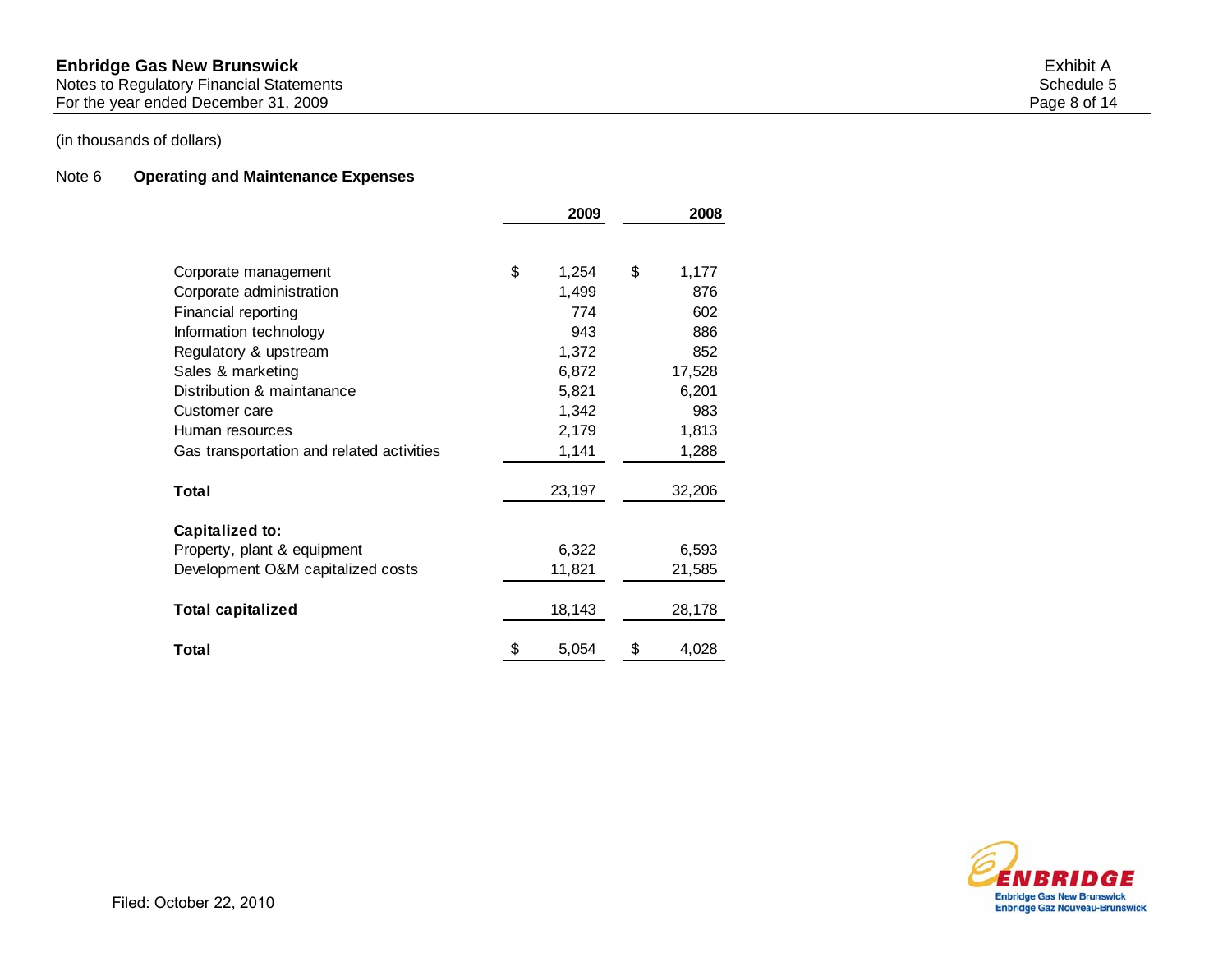# Note 7 **Deemed Capital Taxes**

|                                             | 2009 |          |    |                   |   | 2008 |          |               |                   |  |  |
|---------------------------------------------|------|----------|----|-------------------|---|------|----------|---------------|-------------------|--|--|
|                                             |      | Federal  |    | <b>Provincial</b> |   |      | Federal  |               | <b>Provincial</b> |  |  |
| Calculation of deemed taxable capital       |      |          |    |                   |   |      |          |               |                   |  |  |
| Partnership capital for regulatory purposes | \$   | 177,243  | \$ | 177,243           |   | \$   | 176,777  | $\frac{1}{2}$ | 176,777           |  |  |
| Retained earnings for regulatory purposes   |      | 9,413    |    | 9,413             |   |      | 8,590    |               | 8,590             |  |  |
| Sub-total                                   |      | 186,656  |    | 186,656           |   |      | 185,367  |               | 185,367           |  |  |
| Restricted term deposit                     |      | (2, 955) |    | (2, 955)          |   |      | (3,048)  |               | (3,048)           |  |  |
| Long-term debt                              |      | 212,650  |    | 212,650           |   |      | 166,650  |               | 166,650           |  |  |
| Sub-total                                   |      | 209,695  |    | 209,695           |   |      | 163,602  |               | 163,602           |  |  |
| Capital deduction                           |      | (50,000) |    | (5,000)           |   |      | (50,000) |               | (5,000)           |  |  |
| Total taxable capital                       |      | 346,351  |    | 391,351           |   |      | 298,969  |               | 343,969           |  |  |
| <b>Taxes</b>                                |      |          |    |                   |   |      |          |               |                   |  |  |
| Federal                                     |      |          |    | 0.000%            |   |      |          |               | 0.000%            |  |  |
| Provincial                                  |      |          |    | 0.000%            | 1 |      | 344      |               | 0.100%            |  |  |
| <b>Total deemed capital taxes</b>           | \$   |          |    |                   |   | \$   | 344      |               |                   |  |  |

 $^{\text{1}}$  - Effective January 1, 2009, the Provincial portion of the Large Corporation Capital Tax (LCCT) was eliminated

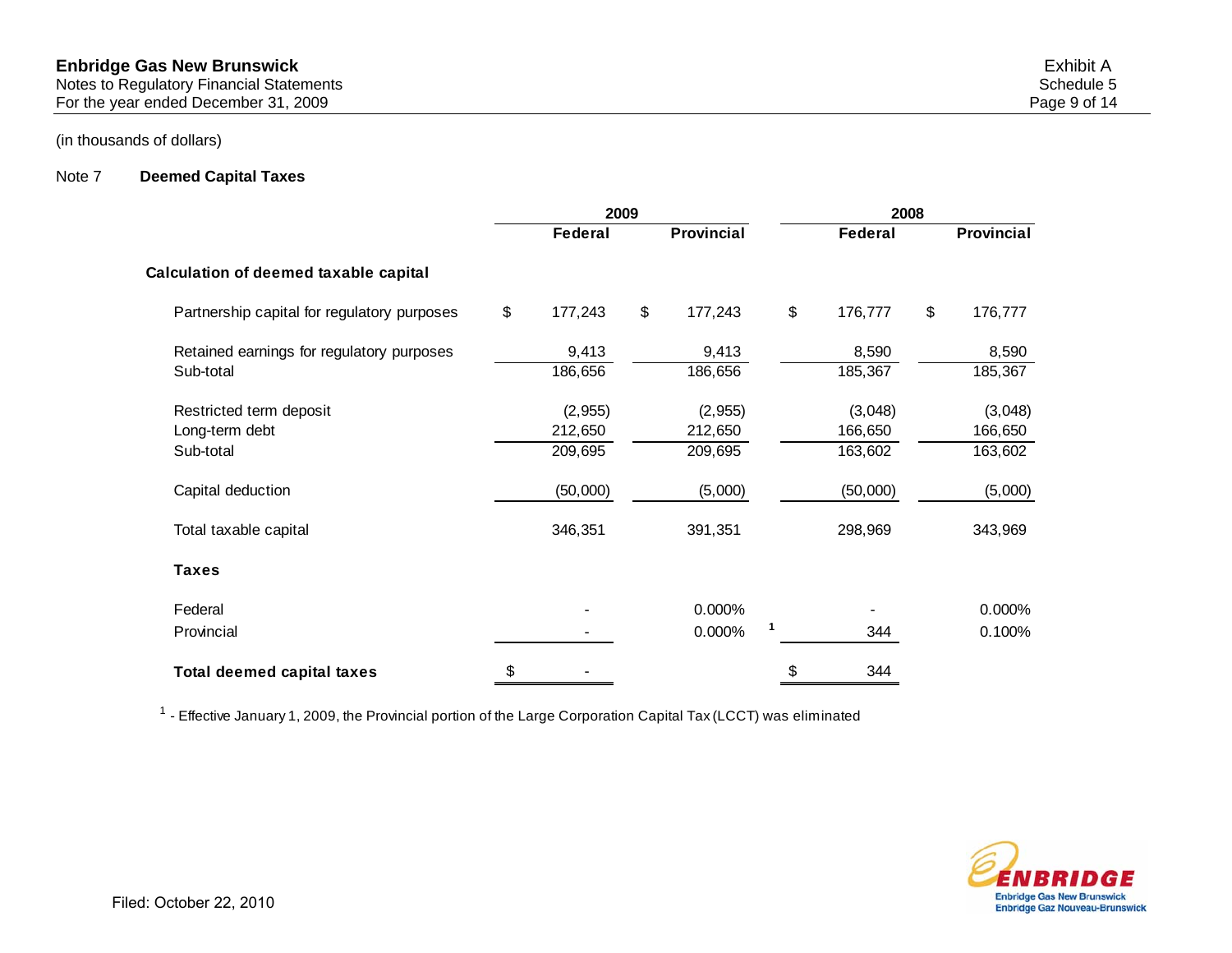#### Note 8 **Interests on Amounts Due to Associates & Affiliates and Other Interest**

|                                                                                                |   | 2009      | 2008      |
|------------------------------------------------------------------------------------------------|---|-----------|-----------|
| Interest on long-term debt                                                                     | S | 12.176    | 10.468    |
| Other interest expense<br>AIDC - allowance for funds used during construction (debt component) |   | 180<br>11 | 203<br>10 |
| Total interest on amounts due to associates & affiliates and other interest \$                 |   | 12.367    | 10.681    |

#### Note 9 **Regulated Returns on Equity**

|                                                                                                      | 2009              | 2008         |
|------------------------------------------------------------------------------------------------------|-------------------|--------------|
| Regulated return on equity<br>AEDC - allowance for funds used during construction (equity component) | $24,369$ \$<br>22 | 21.186<br>19 |
| Total regulated return on equity                                                                     | 24.391            | \$<br>21,205 |

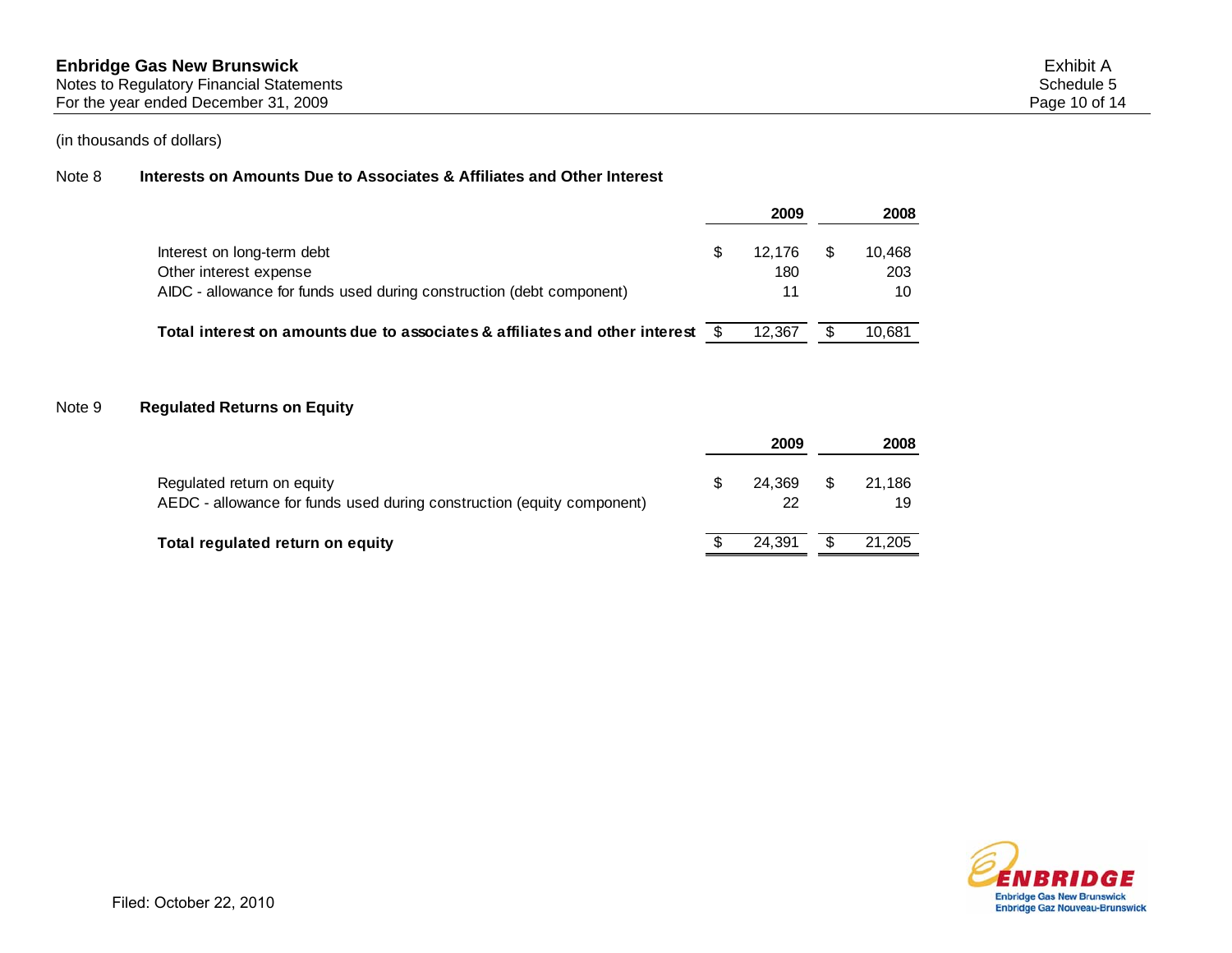#### Notes to Regulatory Financial Statements Schedule 5 For the year ended December 31, 2009 **Page 11** of 14

# (in thousands of dollars)<br>Note 10 Rate Base fo

| Note 10 | <b>Rate Base for Regulatory Purposes</b>                                    | 2009                                  | 2008                                  |  |
|---------|-----------------------------------------------------------------------------|---------------------------------------|---------------------------------------|--|
|         | Property, plant & equipment                                                 |                                       |                                       |  |
|         | Cost<br>Accumulated amortization<br><b>Net</b>                              | \$<br>172,445<br>(24, 694)<br>147,751 | \$<br>155,576<br>(19, 346)<br>136,230 |  |
|         | <b>Deferred charges</b>                                                     |                                       |                                       |  |
|         | Franchise fee, at cost<br>Accumulated amortization<br><b>Net</b>            | 1,500<br>(775)<br>$\overline{725}$    | 1,500<br>(700)<br>800                 |  |
|         | Development O&M capitalized costs<br>Accumulated amortization<br><b>Net</b> | 95,855<br>(7,084)<br>88,771           | 84,236<br>(4,920)<br>79,316           |  |
|         | Deferred carrying costs, at cost<br>Accumulated amortization<br><b>Net</b>  | 1,784<br>(1, 358)<br>426              | 2,687<br>(1, 904)<br>$\overline{783}$ |  |
|         | Deferral account                                                            | 155,895                               | 132,878                               |  |
|         | <b>Total deferred charges</b>                                               | 245,817                               | 213,777                               |  |
|         | <b>Term deposit</b>                                                         | 2,955                                 | 3,048                                 |  |
|         | <b>Working capital allowance</b>                                            | 1,757                                 | 2,242                                 |  |
|         | <b>Total rate base</b>                                                      | \$<br>398,280                         | \$<br>355,297                         |  |
|         | Average rate base                                                           | \$<br>374,900                         | \$<br>325,932                         |  |
|         |                                                                             |                                       |                                       |  |

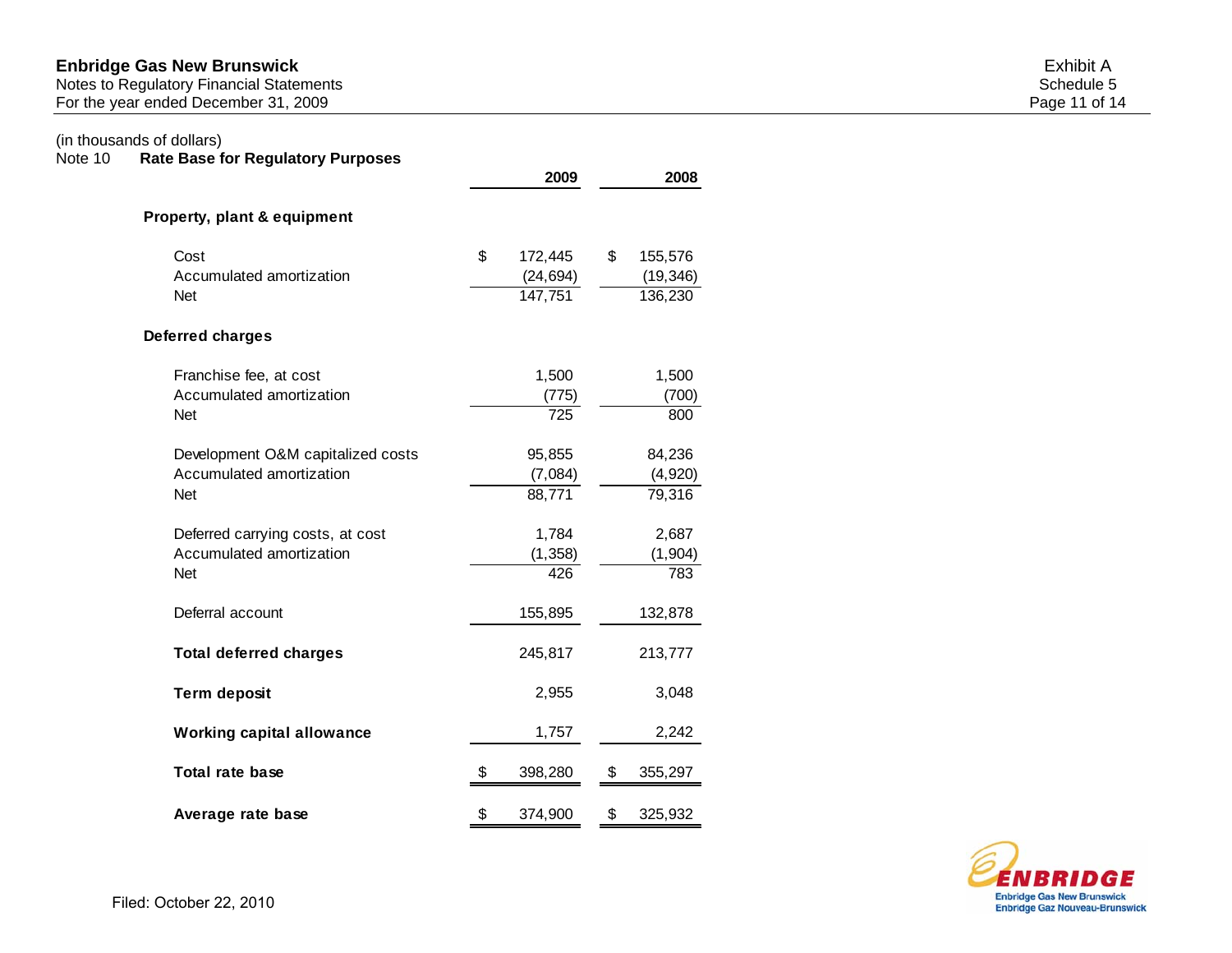Notes to Regulatory Financial Statements Schedule 5 For the year ended December 31, 2009 Page 12 of 14

# (in thousands of dollars)

# Note 11 **Capital Structure for Regulatory Purposes**

|                                   | 2009                        | 2008                        |
|-----------------------------------|-----------------------------|-----------------------------|
| <b>Capital structure</b>          |                             |                             |
| Long-term debt<br>Equity          | \$<br>212,650<br>186,656    | \$<br>166,650<br>185,367    |
| Total                             | \$<br>399,306               | \$<br>352,017               |
| Capital structure percentage      |                             |                             |
| Long-term debt<br>Equity<br>Total | 53.25%<br>46.75%<br>100.00% | 47.34%<br>52.66%<br>100.00% |

### **Capital structure average percentage for regulatory purposes**

| Long-term debt | 50.00%  | 50.00%  |
|----------------|---------|---------|
| Equity         | 50.00%  | 50.00%  |
| Total          | 100.00% | 100.00% |

#### **Weighted cost of capital for regulatory purposes**

| Long-term debt | 3.25% | 3.21% |
|----------------|-------|-------|
| Equity         | 6.50% | 6.50% |
| Total          | 9.75% | 9.71% |

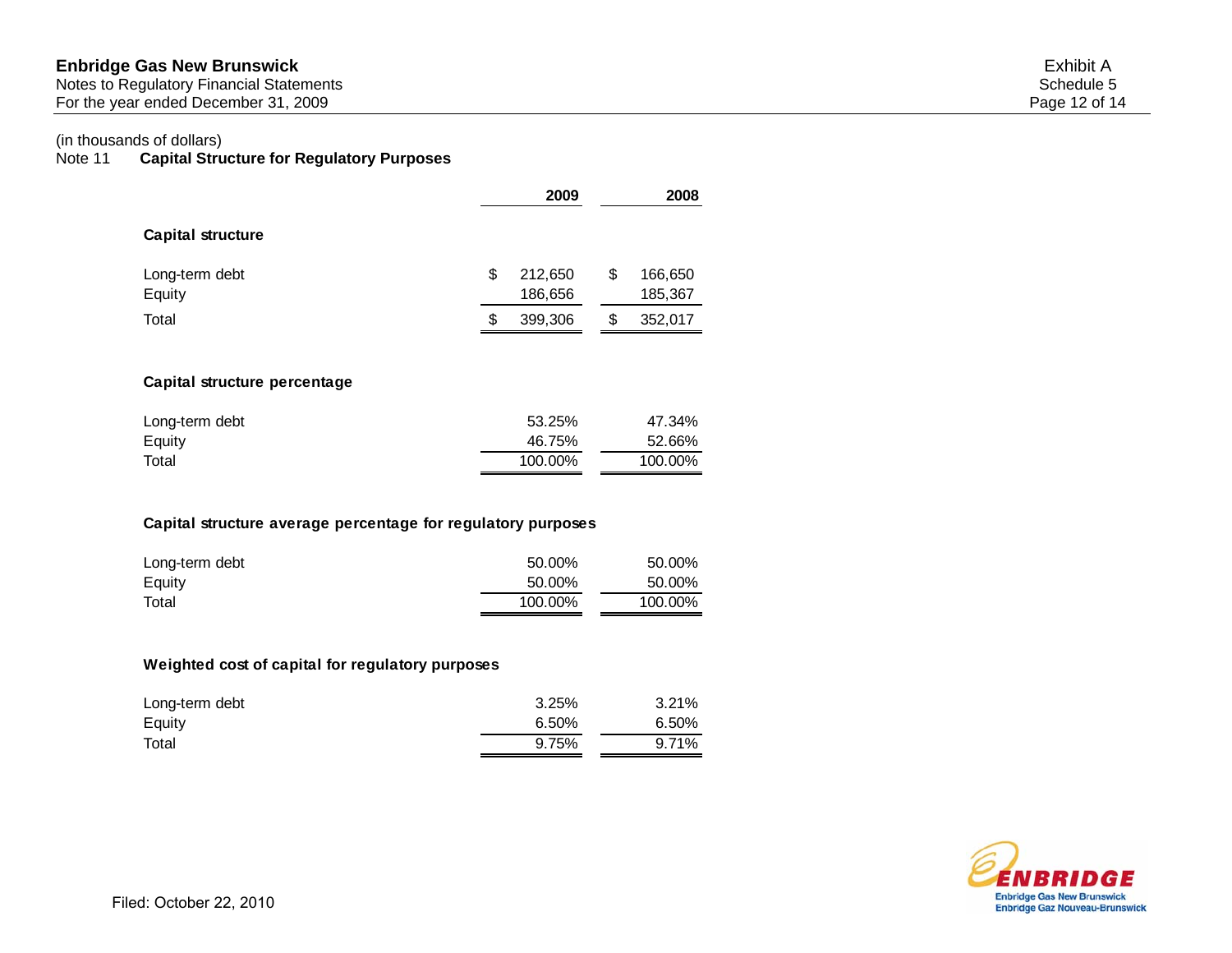# Note 12 **Details of Affiliate Transactions**

|                                             |                                                   |               |                                         |                                                    |                          |                                                             |                                                   | <b>Affiliate</b><br><b>Expenditure as</b>                                     |
|---------------------------------------------|---------------------------------------------------|---------------|-----------------------------------------|----------------------------------------------------|--------------------------|-------------------------------------------------------------|---------------------------------------------------|-------------------------------------------------------------------------------|
|                                             | Enbridge<br><b>Operational</b><br><b>Services</b> | Enbridge Inc. | Enbridge<br>Commercial<br>Services Inc. | <b>Enbridge Gas</b><br><b>Distribution</b><br>Inc. | Gazifère Inc.            | <b>Total Affiliate</b><br><b>Consulting</b><br>and Services | <b>Total</b><br><b>Consulting</b><br>and Services | <b>Percent of</b><br><b>Total</b><br><b>Consulting and</b><br><b>Services</b> |
| For the period ending December 31, 2009     |                                                   |               |                                         |                                                    |                          |                                                             |                                                   |                                                                               |
| Corporate management                        | \$                                                | \$<br>185 \$  |                                         | \$<br>32S                                          | $\sim$                   | \$<br>217                                                   | \$<br>381                                         | 57%                                                                           |
| Sales & marketing                           |                                                   |               |                                         |                                                    |                          |                                                             | 982                                               | $0\%$                                                                         |
| Human resources                             |                                                   | 403           |                                         | 23                                                 |                          | 426                                                         | 562                                               | 76%                                                                           |
| Distribution & maintenance                  |                                                   | 58            |                                         | 624                                                |                          | 682                                                         | 1,615                                             | 42%                                                                           |
| Budget & regulatory                         |                                                   |               |                                         | 3                                                  |                          | 3                                                           | 1,307                                             | 0%                                                                            |
| Financial reporting                         |                                                   | 100           |                                         | 20                                                 | $\overline{\phantom{0}}$ | 120                                                         | 255                                               | 47%                                                                           |
| Customer care                               |                                                   |               |                                         | 31                                                 | 586                      | 617                                                         | 647                                               | 95%                                                                           |
| Corporate administration                    |                                                   | 1,417         |                                         | 5                                                  |                          | 1,422                                                       | 1,422                                             | 100%                                                                          |
| Gas transportation & related                | 60                                                |               |                                         |                                                    |                          | 60                                                          | 60                                                | 100%                                                                          |
| Information technology                      |                                                   | 158           | 31                                      | 256                                                |                          | 445                                                         | 537                                               | 83%                                                                           |
| <b>Total</b>                                | 60 \$                                             | $2,321$ \$    | $31 \quad $$                            | 994 \$                                             | 586 \$                   | 3,992                                                       | \$<br>7,768                                       | 51%                                                                           |
| For the fiscal year ended December 31, 2008 |                                                   |               |                                         |                                                    |                          |                                                             |                                                   |                                                                               |
| Corporate management                        | \$                                                | \$<br>38      | \$                                      | \$<br>39                                           | \$<br>- \$               | 77                                                          | \$<br>292                                         | 26%                                                                           |
| Sales & marketing                           |                                                   |               |                                         |                                                    |                          |                                                             | 1,137                                             | 0%                                                                            |
| Human resources                             |                                                   | 37            |                                         | 23                                                 |                          | 60                                                          | 187                                               | 32%                                                                           |
| Distribution & maintenance                  |                                                   |               |                                         | 802                                                |                          | 802                                                         | 1,120                                             | 72%                                                                           |
| Budget & regulatory                         | 84                                                |               |                                         | 11                                                 |                          | 95                                                          | 812                                               | 12%                                                                           |
| Financial reporting                         |                                                   | 50            |                                         | 12                                                 |                          | 62                                                          | 190                                               | 33%                                                                           |
| Customer care                               |                                                   |               |                                         | 37                                                 | $\blacksquare$           | 37                                                          | 556                                               | 7%                                                                            |
| Corporate administration                    |                                                   | 761           |                                         | $\overline{7}$                                     |                          | 768                                                         | 768                                               | 100%                                                                          |
| Gas transportation & related                | 70                                                |               |                                         | $\overline{\phantom{0}}$                           |                          | 70                                                          | 70                                                | 100%                                                                          |
| Information technology                      | $\overline{a}$                                    | 139           | 59                                      | 253                                                | $\blacksquare$           | 451                                                         | 488                                               | 92%                                                                           |
| Total                                       | \$<br>154                                         | \$<br>1,025   | \$<br>59 \$                             | $1,184$ \$                                         | - \$                     | 2,422                                                       | \$<br>5,620                                       | 43%                                                                           |